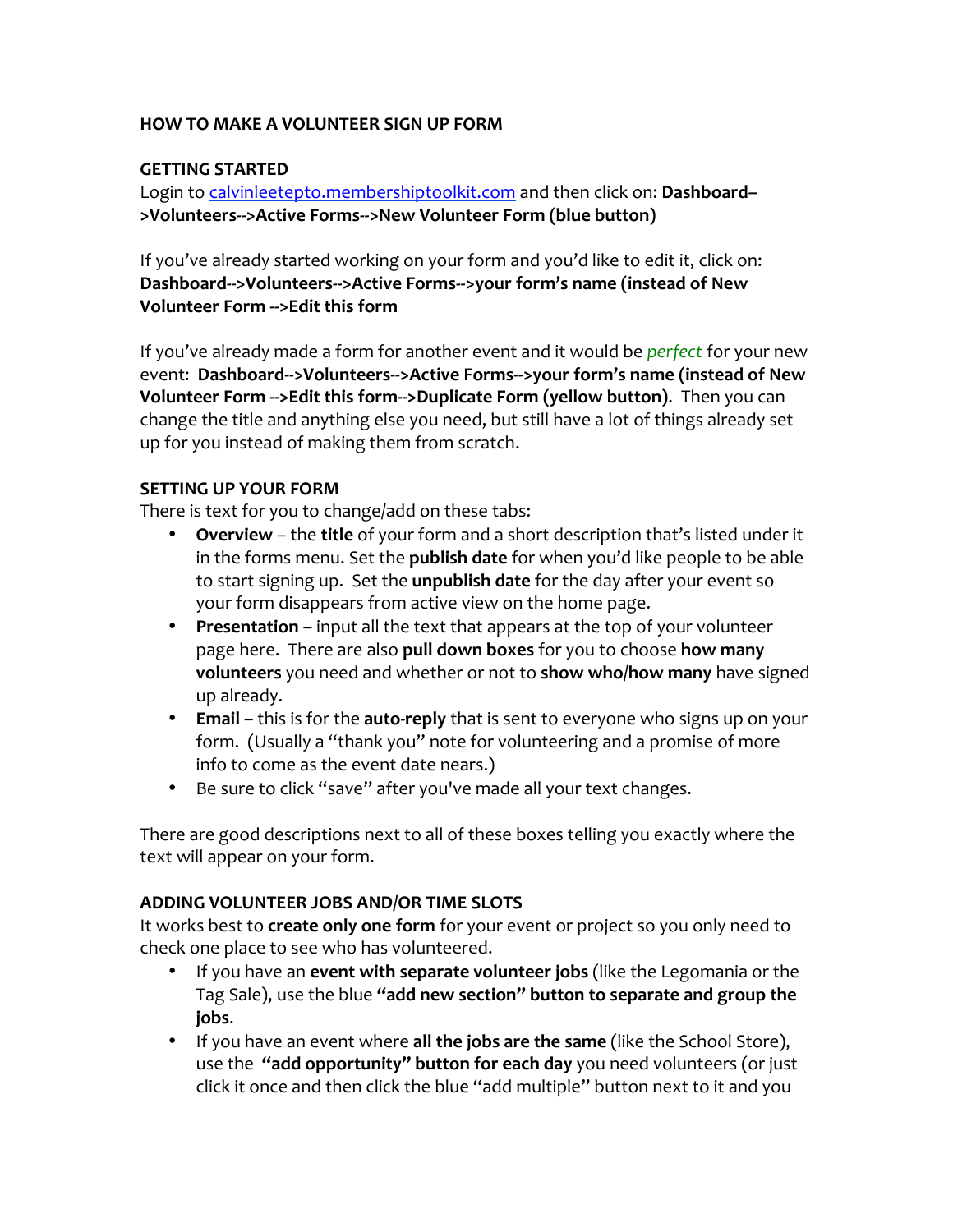can enter all the days you need volunteers at once.)

- Make **each day** (or separate job) a **new opportunity** and then give it multiple opportunity slots (time slots).
- Enter your volunteer shift times in the "Displayed as..." box. You'll want to be sure to **add a Start Date/Time** in the box for the opportunity so you can send reminder emails later.

For an example of an event with separate volunteer jobs, click on the form  $Sample -$ Sock Hop Volunteers.

For an example of an event with all the same jobs on different days, click on the form SCHOOL STORE VOLUNTEER SIGN-UP.

# **TESTING YOUR FORM**

If you'd like to see how it looks while you are working on your form, go to the Overview tab and change the Mode box to "TEST". Then you can open another window of the toolkit site and look up the form from your home page like other people will see it.

# **SETTING UP REMINDER EMAILS FOR VOLUNTEERS**

You'll want to send reminder emails to your volunteers so they don't forget when they signed up... or that they signed up at all! You can also use this to send a thank you email to everyone after your event.

Dashboard-->Volunteers-->Active Forms-->your form's name-->ticklers (blue button)-**->add tickler (blue button)**

*Note: at the "Volunteer Opportunity" level, make sure to include a start date for the* opportunity. The reminder email times are set based on this information. If these fields are blank, the email will not be sent. You can have multiple reminder ticklers for each *form.*

## **Status box**

Select Draft, Active, or Inactive (draft for while you're working on it, active for when you're done and ready to send)

## **Send Tickler box**

**Relative** - Use this option if you only want to send an email to a group of volunteers that are scheduled for a particular day. For instance, if you have a schedule that covers Monday - Friday, you may want the reminder to go to